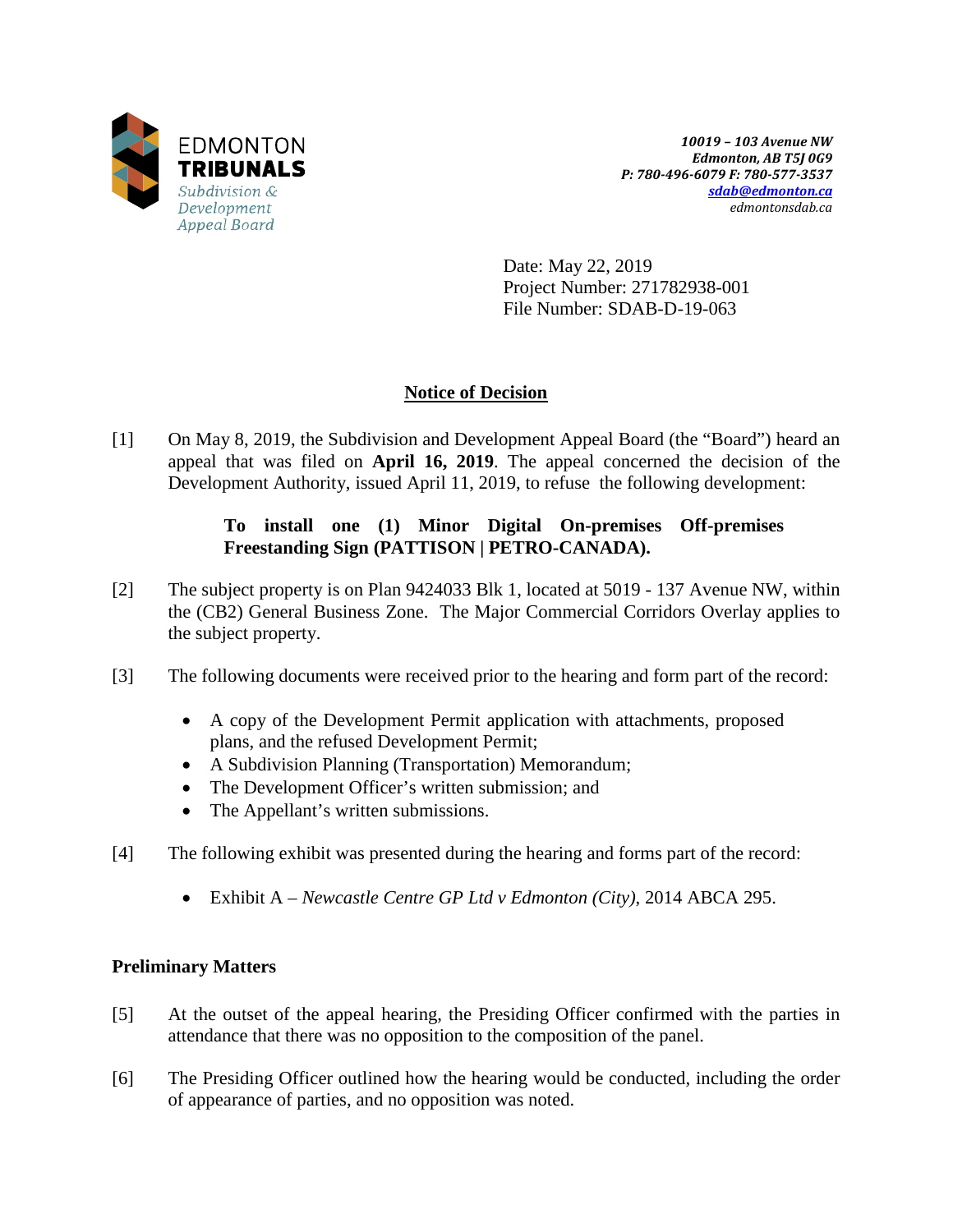[7] The appeal was filed on time, in accordance with section 686 of the *Municipal Government Act*, RSA 2000, c M-26.

#### **Summary of Hearing**

- *i) Position of the Appellant, Mr. J. Murphy, representing Ogilvie LLP and Mr. D. Scott, representing Pattison Outdoor Advertising:*
- [8] The proposed development requires variances to the minimum required separation distances from other digital and freestanding signs.
- [9] The development permit application was submitted in January 2018. The process has taken a long time because in addition to normal delays, Pattison has been working with the Development Officer and Subdivision Planning to find a location for the proposed sign that would work from a transportation safety perspective. Stantec was hired to prepare a safety study for the proposed digital sign at this location. The study found that the proposed sign would not have a negative impact on driver workload which the study estimated to be low. It was noted by Subdivision Planning that the proposed location was extremely close to the exclusion area identified in the Transportation Association of Canada (TAC) guidelines.
- [10] A Minor Digital On-premises Off-premises Sign is a Discretionary Use in the CB2 General Business Zone and must comply with the regulations found in Schedule 59F of the *Edmonton Zoning Bylaw* (the *Bylaw*).
- [11] The proposed sign complies with the maximum allowable height and width regulations and is only 20 square metres in size which is considerably less than the maximum allowable 65 square metres.
- [12] A variance is required in the minimum required separation distance from an existing digital sign (Astral sign) which is located 157 metres away. This Astral sign is 27.38 square metres in area which increases the minimum required separation distance from 100 metres to 200 metres. It was his opinion that while a variance is required, the excess size of the existing sign is proportionate to the deficiency in the separation distance.
- [13] A copy of the SDAB-D-17-109 approval for the existing Astral sign, a Minor Digital Onpremises Off-premises Freestanding Sign (3.7 metres by 7.4 metres single sided facing SW) was referenced. The Board approved the development with variances to the maximum allowable height and the minimum required setback.
- [14] Aerial photographs were referenced to illustrate the location of the proposed sign and the distance from the existing Astral sign on 137 Avenue.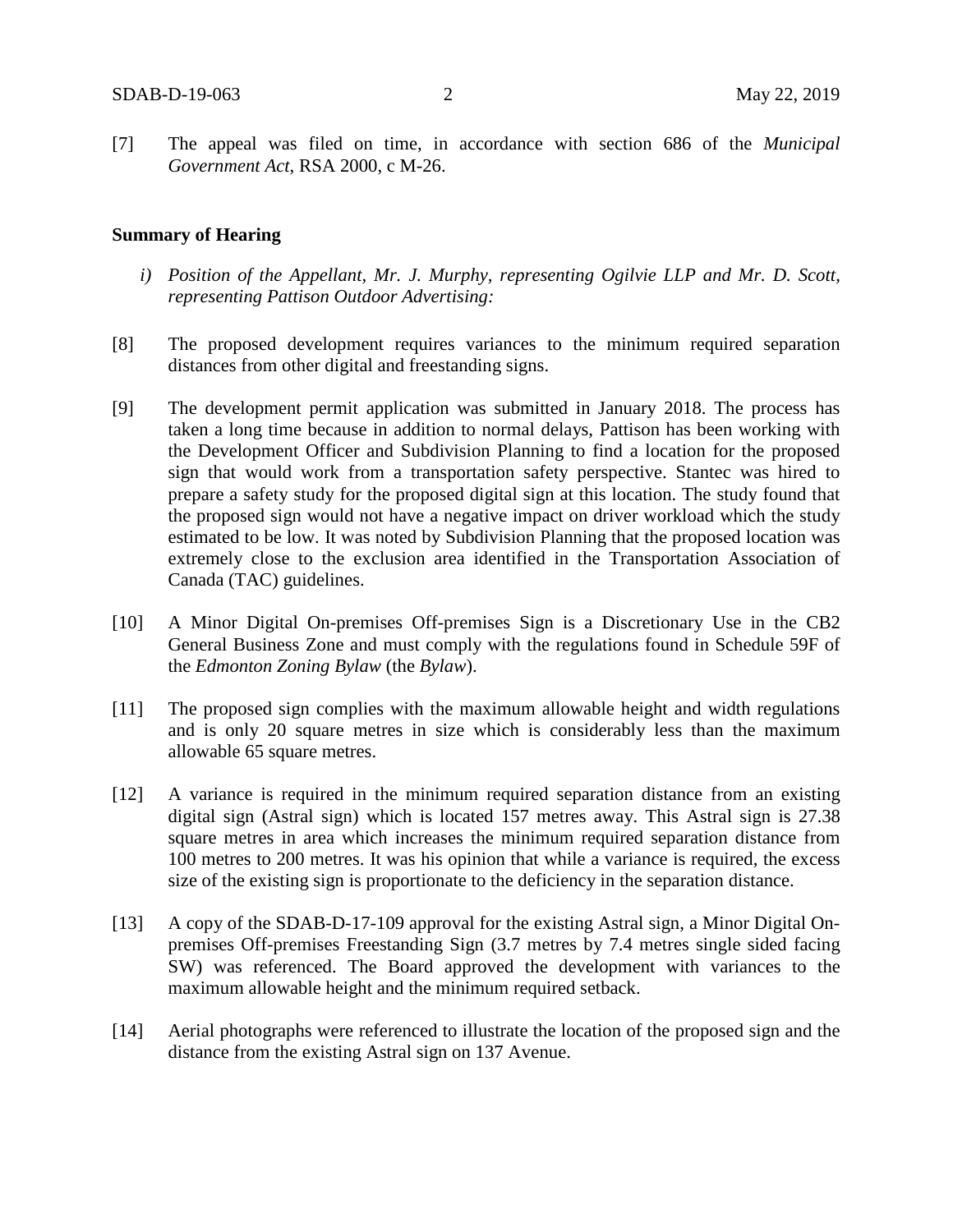- [15] This site is located in the middle of a large transportation interchange which is not close to any residential properties and it was his opinion that granting the variances to allow the sign will not negatively impact the use, enjoyment or value of neighbouring properties or the amenities of the area. He argued that if proliferation were to be allowed anywhere, this was the location for it.
- [16] An aerial photograph was referenced to illustrate the location of a sign advertising gas prices which has resulted in the required variance to section 59.2(21) which states that "any Sign Use that is a Freestanding Sign shall have a minimum of 45.0 metres radial separation distance from any other Sign Use that is a Freestanding Sign on the same Site". This amendment was made to the *Bylaw* in September 2018, nine months after the development permit application was submitted. Pattison has worked with the Development Officer and Subdivision Planning to explore the possibility of combining the proposed sign with the existing Freestanding Sign on the subject site. However, it was determined that this option would not solve the issue.
- [17] The Development Officer made the decision not to grant the required variances based on her opinion that reducing the separation distance would result in visual clutter and the proliferation of signs even though Subdivision Planning did not identify any safety or planning concerns.
- [18] The test of the Board, pursuant to section 687 of the *Municipal Government Act* is to determine whether or not the required variances will materially impact neighbouring properties or detract from the amenities of the neighbourhood and it was his opinion that the proposed development will not have an impact.
- [19] It was noted that no objections were filed and that no one attended the hearing in opposition to the proposed development.
- [20] Subdivision Planning noted that in addition to detailing an exclusion area, the TAC guidelines also recommend a message hold time of eight seconds which is greater than the six second hold time required by the *Bylaw* regulations. It was their recommendation that a condition be imposed on the proposed sign to meet the TAC recommendations for message hold time. This would result in a huge operational and financial impact on Pattison because their system for all of the digital signs in the city is programmed to operate on six second hold times. Increasing the hold time from six seconds to eight seconds will also impact the revenue model.
- [21] He worked extensively with the City to develop the regulations for digital signs and much consideration was given to the appropriate hold times. The standard across Canada is between five and ten seconds. The development regulations for Digital Signs are currently under review and it was his assumption that the City will move to an eightsecond hold time at some point in the future. However, he argued that it is not appropriate to impose this requirement on this development permit application before all of the discussions have been concluded and the *Bylaw* has been amended.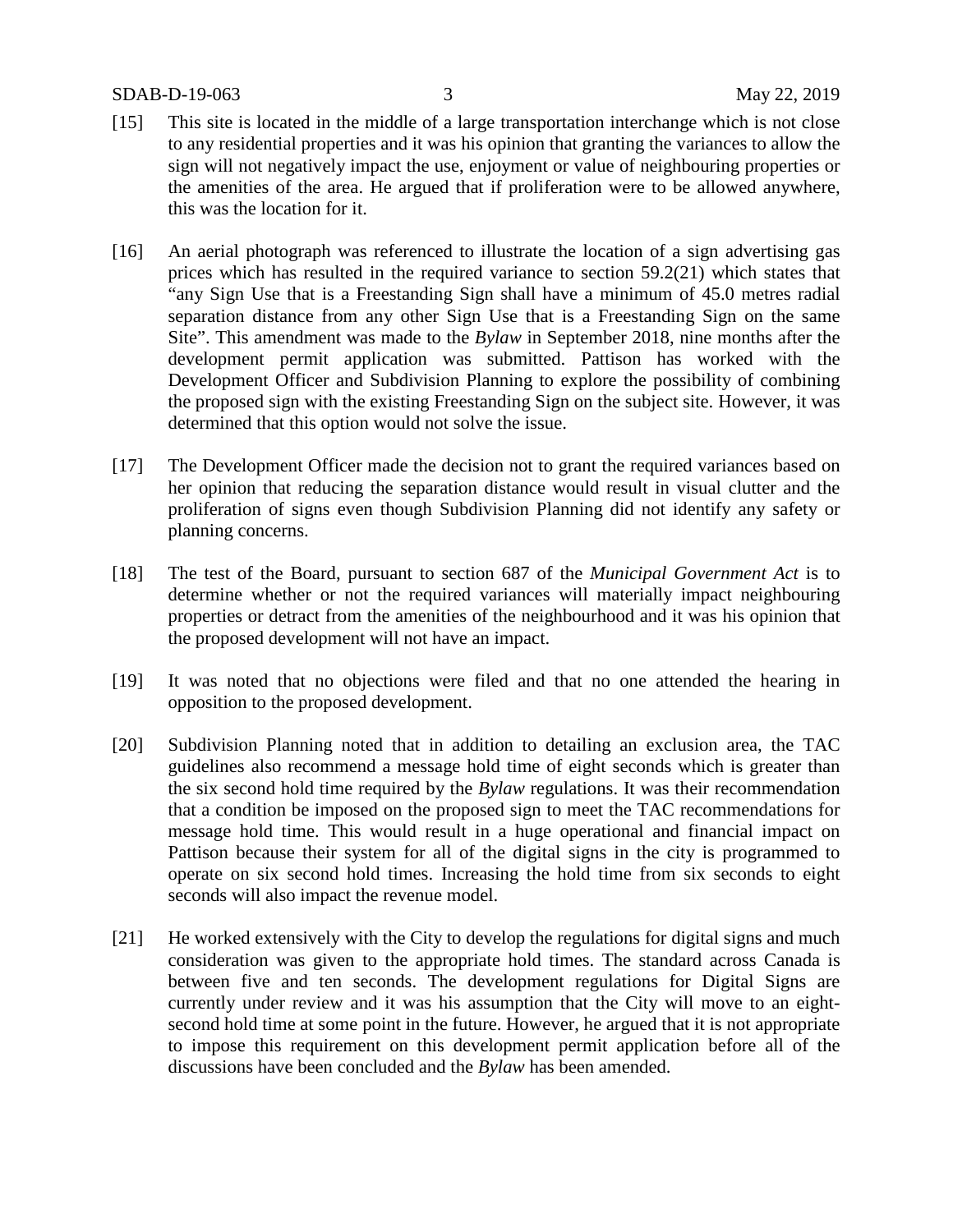- [22] A standard condition is always imposed which requires the owner/applicant to immediately address any safety concerns identified by removing the sign, de-energizing the sign or changing the message conveyed on the sign and or address the concern in another manner that is acceptable to the City.
- [23] It was his opinion that the current hold time of six seconds should apply to the proposed sign.
- [24] Mr. Murphy provided the following information in response to questions from the Board:
	- a) He could not confirm whether or not the commercial uses located west of the subject site had signage but indicated that signage would be permitted for those businesses.
	- b) The safety study considered the requirement for a six second hold time and did not identify any safety concerns.
	- c) All digital signs in the City are currently operating at six second hold times.
	- d) If more ads roll through a digital sign in a minute the revenue generated increases.
	- e) It was his assumption that the development regulations for digital signs will be amended to incorporate the TAC guidelines. This will require the hold time for all digital signs in the city to be changed to eight seconds. However, no rationale has been provided to support the change.
	- f) A copy of *Newcastle Centre GP Ltd v Edmonton (City)*, 2014 ABCA 295 was submitted, and (marked as *Exhibit A*) to address the use of the word "may" in section 687 of the *Municipal Government Act*. This decision dealt with a permitted use but it is the closest that the Court of Appeal has come in terms of answering the question of the discretionary power of the Board. "May" is included in section 687 to advise the Board that they are expected to exercise some judgement especially when dealing with a Discretionary Use. Does the Board have to issue a permit if the test is met? The answer is yes for a permitted use. For a discretionary use the development permit can be refused if it is not the right use. However, the test for a permitted use is not a hard "you have to" because all land use planning law "ebbs and flows" with the circumstances and the Court of Appeal has still not made an ultimate decision on this matter. There are several cases currently before the Court that deal with this issue and leave to appeal is automatically granted based on this issue. The question as the Court puts it is if you meet all the tests does the Board still have residual discretion to refuse the development permit application. In the leave applications, the strong suggestion is that there is nothing left. Justice Cote in the *Newcastle* decision determined that for a permitted use, there had to be a good planning reason to refuse the development and that the Board cannot rely on the fact that the *Bylaw* sets the standard of harm when dealing with a permitted use. In the case of a discretionary use the inclusion of the word "may" allows the Board to refuse the development even if a variance was granted but the planning reasons to support the refusal would be limited.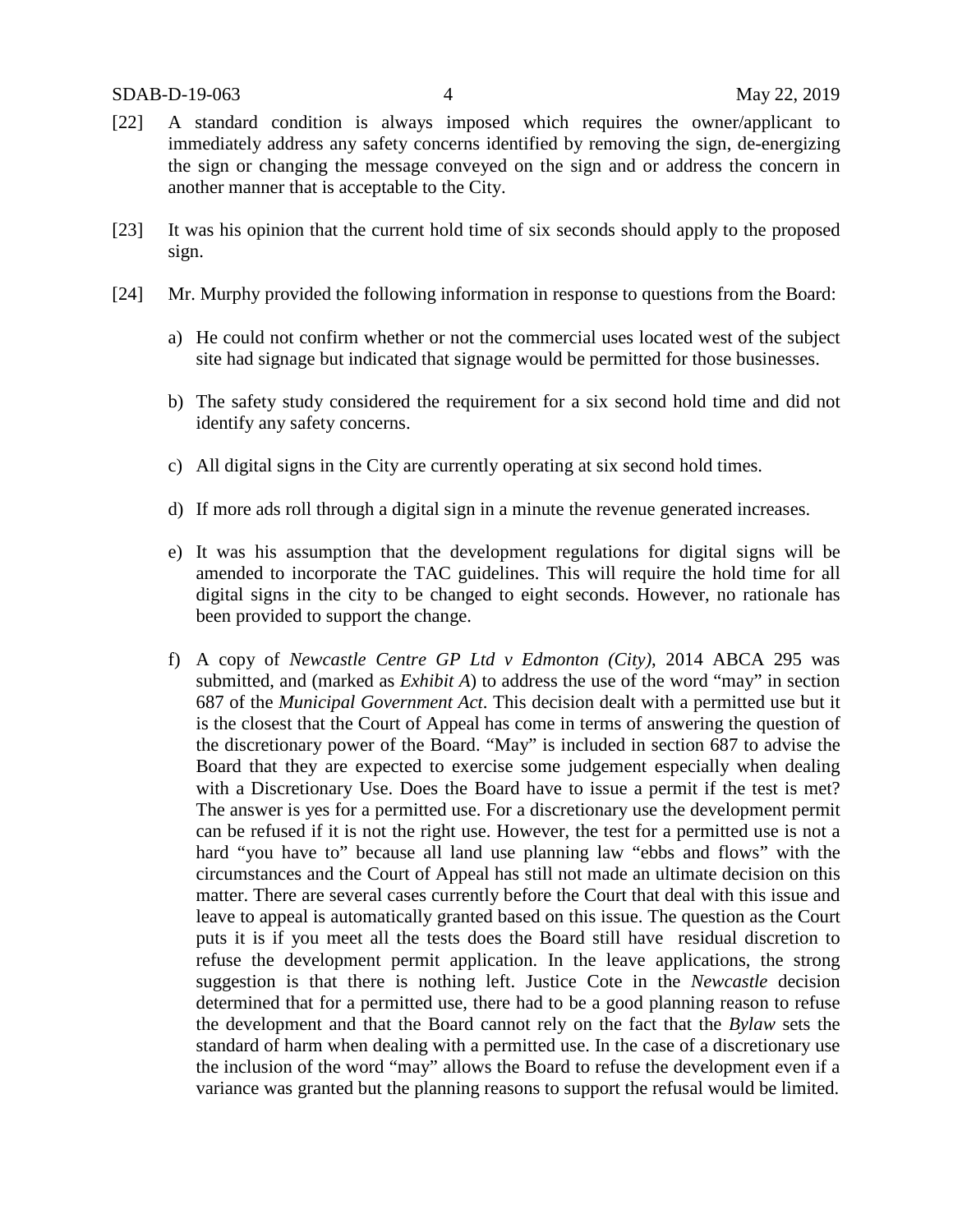- g) Signs are discretionary in nature. The issue is the propriety of having these signs in proximity one to the other and it is the discretionary use question, and not so much the required variances. You have to look at the area in general to determine if it is appropriate. When dealing with a discretionary use and variances, the word "may" becomes important but the Court of Appeal has still not provided a definitive answer on this matter.
- h) The safety study reviewed this sign, at this location, as well as the dwell time. The Engineers were instructed to review the dwell time.
- i) They would rather have the sign with an eight second dwell time than no sign at all even though it will require a lot of work. However, the City is trying to implement new rules before the *Bylaw* is amended without any justification.
- j) The possibility of developing a combined sign was discussed with Petro Canada but they were not supportive and the City indicated that the development permit would not be approved.
- k) Subdivision Planning suggested that the dwell time be increased to eight seconds to align with the TAC Guidelines. However, the Development Officer departed from that reasoning and indicated that it was her opinion that increasing the dwell time would address traffic safety issues without any evidence or the support of Subdivision Planning.
- *ii) Position of the Development Officer, Ms. K. Mercier:*
- [25] Ms. Mercier did not attend the hearing but provided a written submission that was considered by the Board.

### **Decision**

[26] The appeal is **DENIED** and the decision of the Development Authority **CONFIRMED**. The development is **REFUSED**.

#### **Reasons for Decision**

- [27] The proposed development, a Minor Digital On-premises Off-premises Sign is a Discretionary Use in the (CB2) General Business Zone.
- [28] The proposed development requires variances to Schedule 59F.3(6)(e) and section 59.2(21) of the *Edmonton Zoning Bylaw.* Schedule 59F.3(6)(e) states: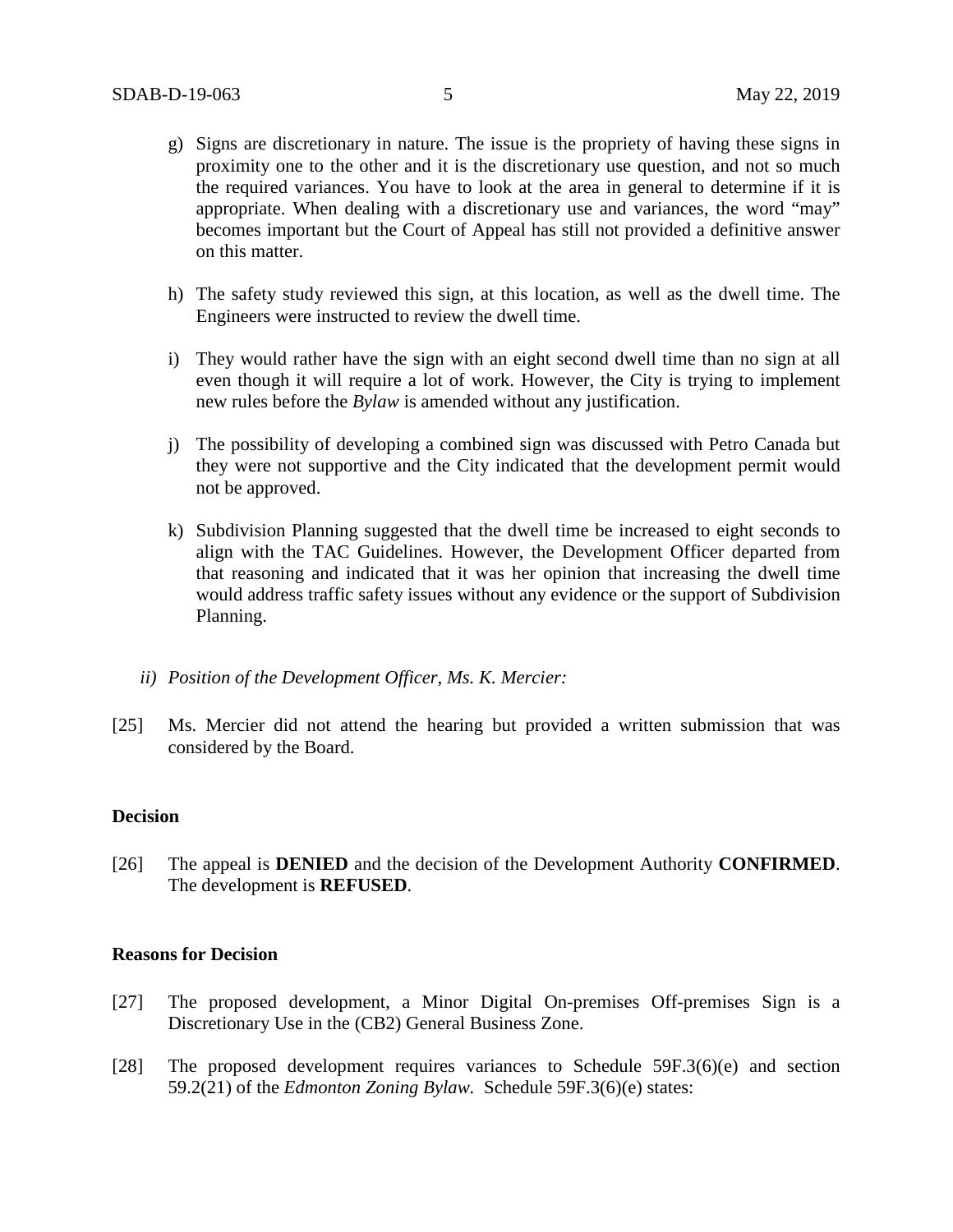Proposed Sign locations shall be separated from Signs with Digital Copy greater than 8.0 square metres or Off-premises Signs 20 square metres to 40 square metres by 200 metres.

The proposed separation distance is 157 metres and is deficient by 43 metres.

[29] Section 59.2(21) states:

Any Sign Use that is a Freestanding Sign shall have a minimum 45.0 radial separation distance from any other Sign use that is a Freestanding Sign on the same Site.

The proposed separation distance is 7 metres and is deficient by 38 metres.

- [30] The Board's authority to grant the two required variances is found in Section 687(3)(d) of the *Municipal Government Act.* The relevant portion of section 687(3)(d) states:
	- **(3)** In determining an appeal, the subdivision and development appeal board

(d) may make an order or decision or issue or confirm the issue of a development permit even though the proposed development does not comply with the land use bylaw if, in its opinion,

- (i) the proposed development would not
	- (A) unduly interfere with the amenities of the neighbourhood, or
	- (B) materially interfere with or affect the use, enjoyment or value of neighbouring parcels of land, […]
- [31] The Board considered several factors pertaining to the proposed location of the Sign.
- [32] First, the subject Site is at the intersection of two major transportation corridors, in a nonresidential area that is not yet fully developed.
- [33] Second, while the Sign will be extremely close to the exclusion area identified in the Transportation Association of Canada guidelines, the Appellant submitted a safety study which did not identify any traffic concerns with the location.
- [34] Third, Subdivision Planning (Transportation) reviewed the proposed location and the submitted safety study acknowledging it indicated that the proposed Sign would not have a negative impact on driver workload (which was estimated to be low in the study). After this review, Subdivision Planning (Transportation) did not object to the proposed location, but did indicate that even though the minimum required setback requirements were met, the dwell time should be increased to 8 seconds in accordance with the national guidelines which is over and above the 6 second dwell time required under the *Bylaw*.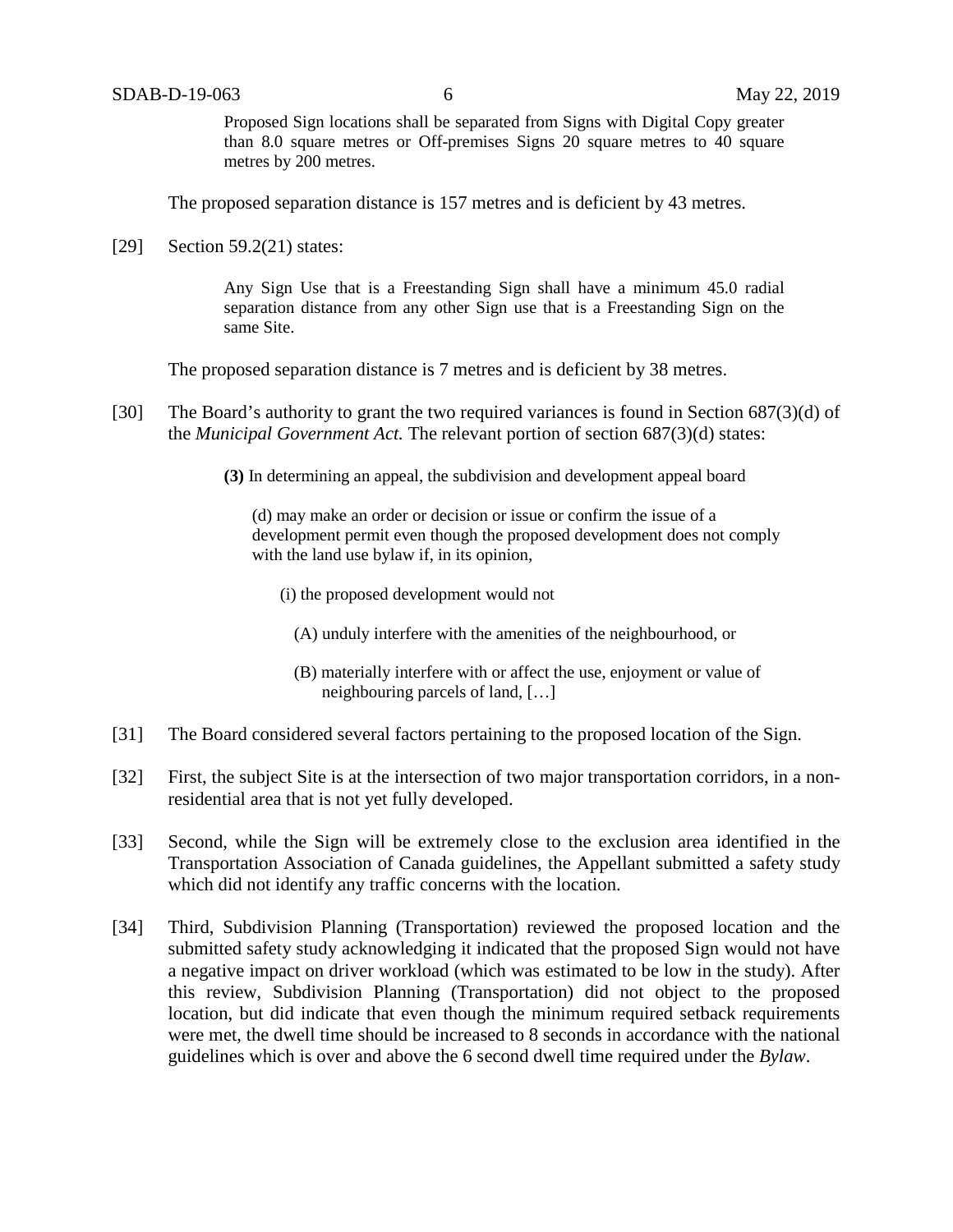SDAB-D-19-063 7 May 22, 2019

- [35] The Board noted that there is no mention of any concern specific to the two required variances in the response from Subdivision Planning (Transportation).
- [36] The Board then considered the submitted plans and the photographic evidence of the subject Site and the surrounding area in deciding whether the separation distance variances would create any adverse effects.
- [37] The photographic evidence provided by the Development Officer shows that even though the Astral Sign is less than the maximum allowed Sign Area and located on the north side of 137 Avenue, it is a Digital Sign which changes Copy based on a 6 second dwell time and it is clearly visible contemporaneously with the location of the proposed Sign to motorists traveling eastbound on 137 Avenue approaching the subject Site.
- [38] Of greater concern, the proposed Sign will also be located 7.0 (rather than the required 45 metres) southwest of a large existing Freestanding On-premises Business Identification Sign with multiple faces for Petro Canada and other associated businesses. Given the proposed 7 metre separation, all three Signs will be contemporaneously visible to motorists travelling east along 137 Avenue and crossing Manning Drive/Fort Road.
- [39] In addition, the photos show that the two signs on the Site which are to be 7 metres apart will also be visible contemporaneously to motorists passing south of the Site along Manning Drive/Fort Road and crossing 137 Avenue. At the same time, these motorists will also be in view of a third large existing Freestanding On-premises business identification sign with multiple faces for Petro Canada and other associated businesses which is also located on the subject Site albeit at more than 45 metres to the south.
- [40] Based on this evidence, the Board concurs with the opinion of the Development Officer. The Board finds that approving the addition of the proposed Sign and allowing the two required variances to the minimum required separation distances from two existing Signs will create a proliferation of Digital Copy and Off-premises Signs and will also add materially to the visual clutter on this portion of the subject Site at a busy intersection.
- [41] For this reason, the Board confirms the decision of the Development Officer to decline the required variances and the development is refused.

Ms. K. Cherniawsky, Presiding Officer Subdivision and Development Appeal Board

Board members in attendance: Ms. S. LaPerle, Mr. D. Fleming, Mr. R. Hachigian, Mr. A. Nagy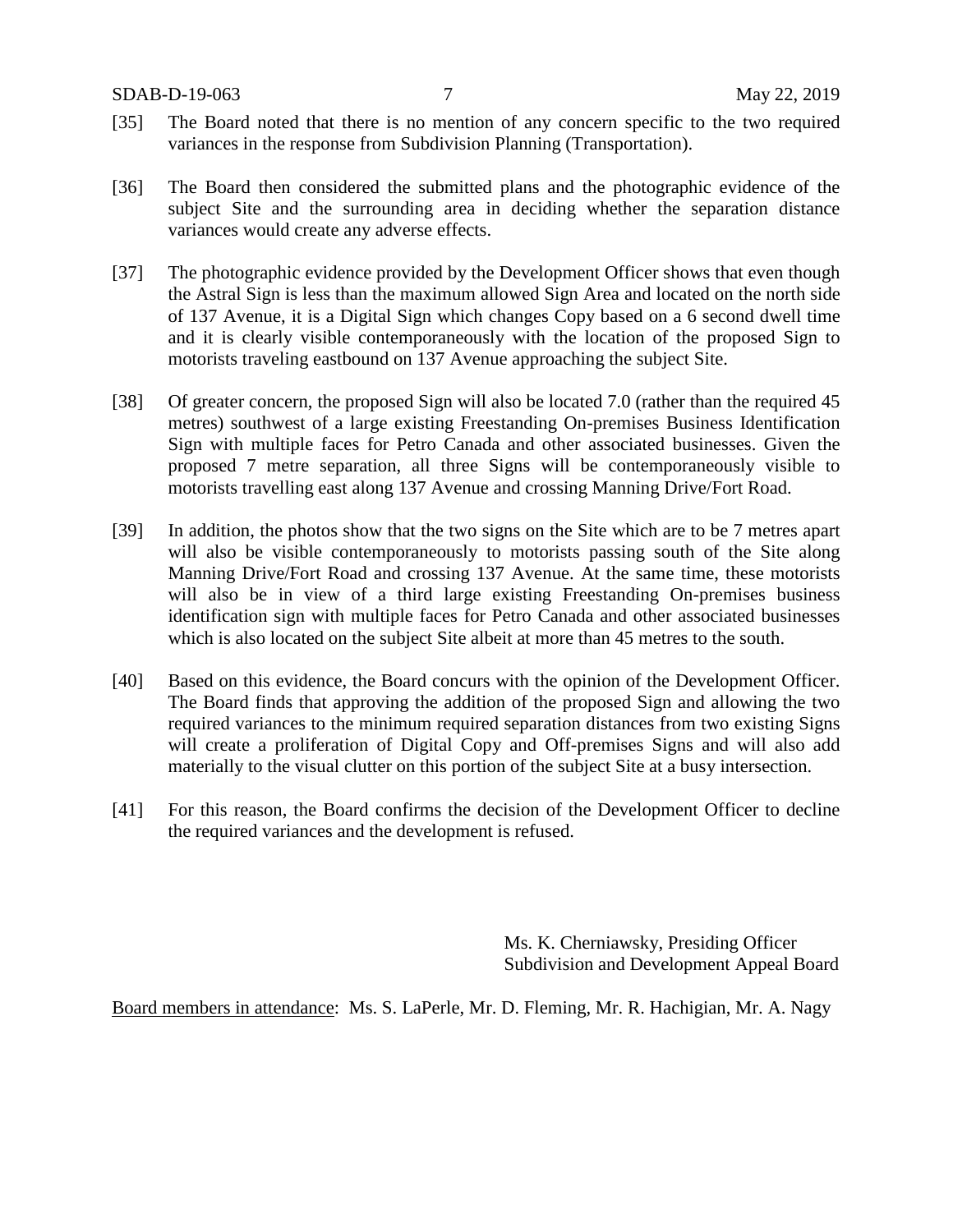## **Important Information for the Applicant/Appellant**

- 1. This decision may be appealed to the Alberta Court of Appeal on a question of law or jurisdiction under section 688 of the *Municipal Government Act*, RSA 2000, c M-26.
- 2. When a decision on a Development Permit application has been rendered by the Subdivision and Development Appeal Board, the enforcement of that decision is carried out by the Sustainable Development Department, located on the 2nd Floor, Edmonton Tower, 10111 – 104 Avenue NW, Edmonton, AB T5J 0J4.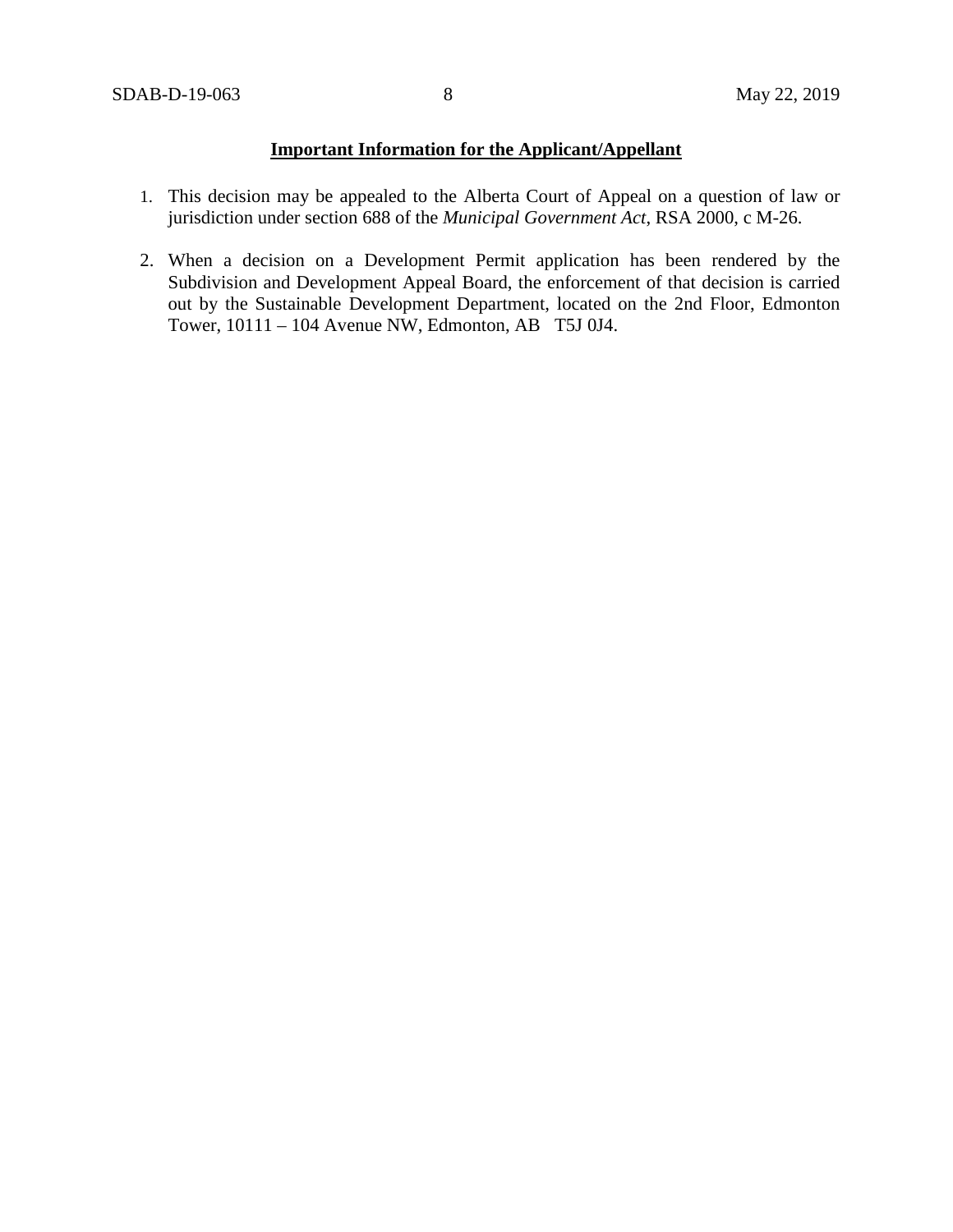

Date: May 22, 2019 Project Number: 303090602-001 File Number: SDAB-D-19-064

# **Notice of Decision**

[1] On May 8, 2019, the Subdivision and Development Appeal Board (the "Board") heard an appeal that was filed on **April 16, 2019**. The appeal concerned the decision of the Development Authority, issued on March 19, 2019 to approve the following development:

## **To change the Use from General Retail Stores to a Personal Service Shop and to construct interior and exterior alterations (new door into Suite 108).**

- [2] The subject property is on Condo Common Area (Plan 0322787,0326052, 0620422, 0928401), located at 10303 - 111 Street NW and Plan 0928401 Unit 627, located at 10303 - 111 Street NW and Plan 0928401 Unit 626, located at 108, 10303 - 111 Street NW, within the DC2.472 Site Specific Development Control Provision ("DC2.472"). The Capital City Downtown Plan applies to the subject property.
- [3] The following documents were received prior to the hearing and form part of the record:
	- A copy of the Development Permit application with attachments, proposed plans, and the approved Development Permit;
	- The Development Officer's written submission;
	- The Appellant's written submission;
	- The Respondent's written submission; and
	- Thirteen online responses in opposition to the proposed development including a letter in opposition.

## **Preliminary Matters**

[4] At the outset of the appeal hearing, the Presiding Officer confirmed with the parties in attendance that there was no opposition to the composition of the panel.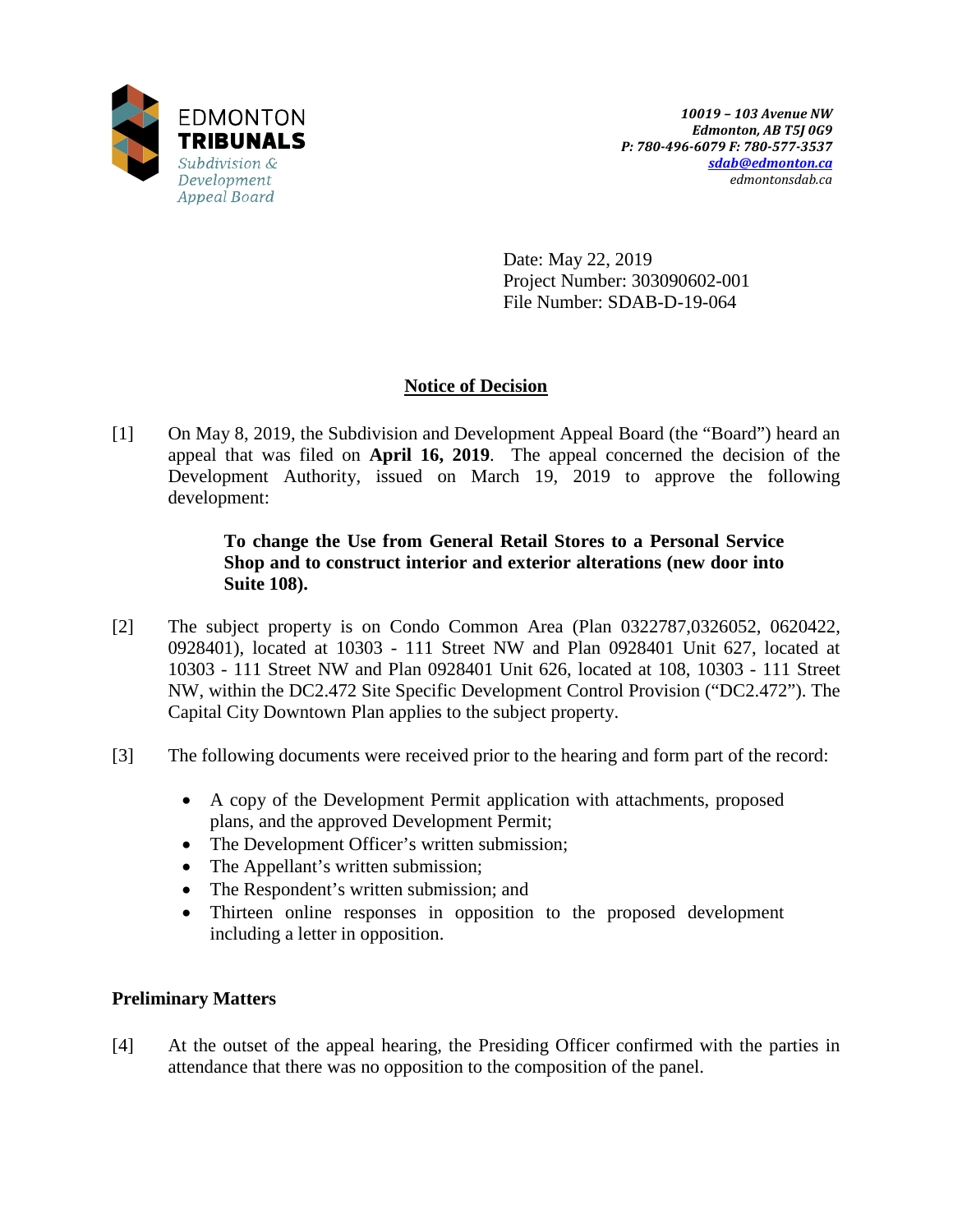- [5] The Presiding Officer outlined how the hearing would be conducted, including the order of appearance of parties, and no opposition was noted.
- [6] The appeal was filed on time, in accordance with section 686 of the *Municipal Government Act*, RSA 2000, c M-26.
- [7] The Presiding Officer referenced section 685(4)(b) of the *Municipal Government Act*, which states:

Despite subsections  $(1)$ ,  $(2)$ , and  $(3)$ , if a decision with respect to a development permit application in respect of a direct control district is made by a development authority, the appeal is limited to whether the development authority followed the directions of council, and if the subdivision and development appeal board finds that the development authority did not follow the directions it may, in accordance with the directions, substitute its decision for the development authority's decision**.** 

- **[8]** The Presiding Officer adjourned the hearing in order to allow everyone in attendance an opportunity to review the development regulations contained in DC2.472 as well as the written submission provided by the Development Officer.
- **[9]** When the hearing reconvened the Presiding Officer reminded the parties that within the limits of the *Municipal Government Act* and the *Edmonton Zoning Bylaw*, the Board has authority to affirm, revoke or revise the decision of the Development Officer and noted that the applicable Condominium Bylaws are outside the purview of the Board. In view of section 685(4)(b), the Presiding Officer asked the affected parties to explain how the directions of Council were not followed in this application.

### **Summary of Hearing**

- *i) Position of the Appellant, Mr. A. Boussaada, representing Condominium Corporation No. 0322787 and affected condominium owners in support of the appeal:*
- [10] Mr. Boussaada advised the Board that he did not wish to make any verbal remarks in addition to the written reasons for appeal that were initially submitted.

*Position of Ms. S. Marchesin, an affected condominium owner in support of the appeal:*

- [11] The proposed development will be located in the only commercial space in an otherwise completely residential building.
- [12] After reviewing the plans for the proposed development and the development requirements contained in DC2.472, she expressed concern that the proposed development does not comply with DC2.472.5(k) which states that "Commercial uses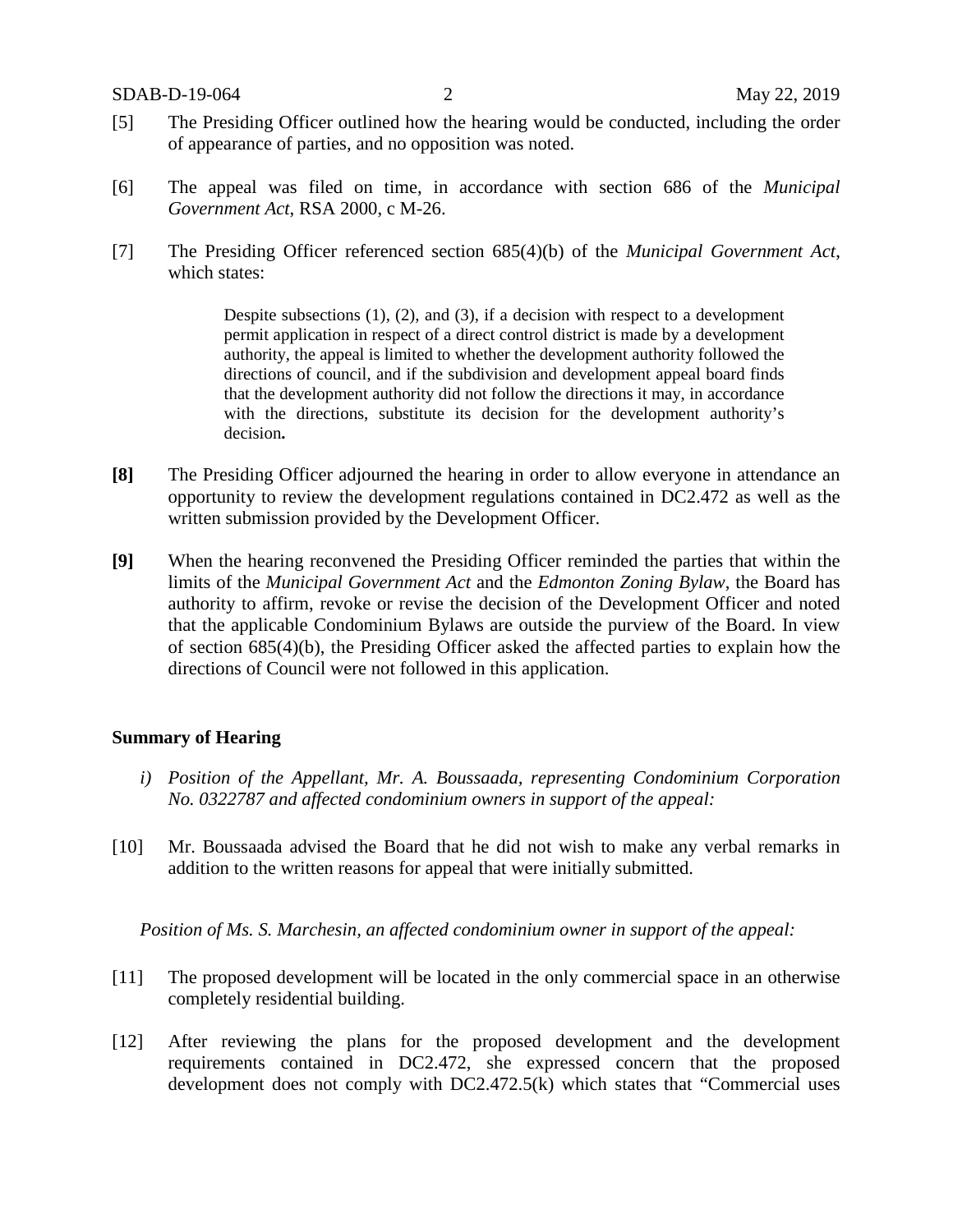SDAB-D-19-064 3 May 22, 2019

shall only be established in units facing 111 Street. Commercial uses shall only have pedestrian accesses onto 111 Street".

- [13] The submitted plans were referenced to illustrate that the proposed entrance does not face 111 Street. The proposed entrance faces north onto a common space located between the condominium buildings. This area provides vehicle access from 111 Street to the ground level parking between the two buildings and to the underground parking. The proposed new door for the business provides pedestrian access from the parking area not from 111 Street. Vehicle access to the parking area is from 111 Street.
- [14] In response to a question, she indicated that she has not personally walked through the area but it was her opinion that because vehicles access parking on the site through this space it would create safety issues for pedestrians.

*Position of Mr. R. Chow, an affected condominium owner in support of the appeal:*

- [15] A photograph was referenced that was submitted with his written letter of objection to illustrate the location of the subject unit, the proposed entrance to the building and the public sidewalk along 111 Street. The proposed entrance faces north and not onto 111 Street. Vehicular access to the three condominium buildings is provided by a driveway from 111 Street. There is a small sidewalk located along the side of the building and it was his opinion that it does not comply with the development requirements contained in DC2.472.5(k).
- [16] In response to a question, he conceded that the main entrance to the building could be used to provide access to the proposed development to meet DC2.472.5(k).

*Position of Mr. J. Knight, an affected condominium owner in support of the appeal:*

- [17] He indicated his support for all of the concerns raised by the Condominium Corporation and the other condominium owners.
	- *ii) Position of the Development Officer, Mr. C. Kennedy:*
- [18] Mr. Kennedy did not attend the hearing but provided a written submission that was considered by the Board.
	- *iii) Position of the Respondent, Christenson Equities, represented by Ms. C. Jersak and Mr. J. Bazinet. Ms. J. Lee, the owner of the proposed business was also in attendance:*
- [19] The Development Authority followed the directions of Council in approving this development permit application.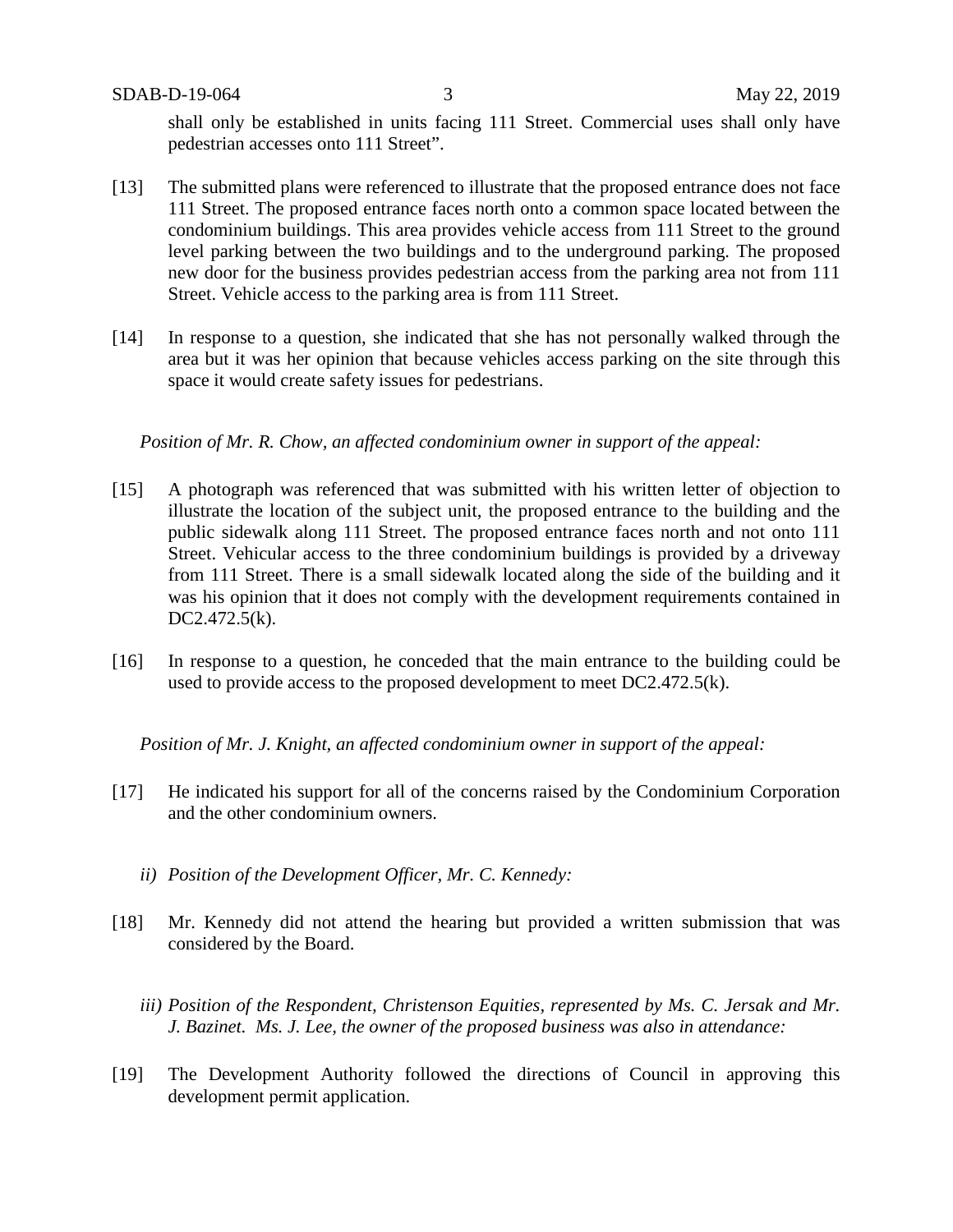- [20] DC2.472 was approved by Council in 1998 as a mixed use zone. The purpose of the zone is to create a mixed housing district which includes row housing, low/medium/high rise apartment and limited commercial uses onto the Civic Space Corridor and 111 Street. Listed uses within the zone are a mix of residential and commercial.
- $[21]$  DC2.472.4(c)(v) lists a Personal Service Shop as a Use in the zone.
- [22] The Board does not have the authority to overturn the application pursuant to section 685(4)(b) of the *Municipal Government Act*.
- [23] Ms. Jersak provided the following information in response to questions from the Board:
	- a) The proposed new door was located on the side of the building to be less intrusive.
	- b) Photographs were referenced to support her opinion that the proposed development does comply with DC2.472.5(k). Pedestrian access is provided from 111 Street through a gate onto a gravel path and then a sidewalk onto the site.
	- c) The area located adjacent to the side of the building is a drive aisle, not a through road.
	- d) Pedestrians can walk along the side of the building to the rear but whether or not there was access from the north to the rear of the building could not be confirmed.
	- iv) *Rebuttal of the Appellant:*
- [24] Mr. Boussada reiterated the concern that pedestrians will be able to cut across the parking lot to access the proposed development.

### **Decision**

[25] The appeal is **DENIED** and the decision of the Development Authority is **CONFIRMED**. The development is **GRANTED** as approved by the Development Authority with the **CONDITIONS** imposed.

### **Reasons for Decision**

[26] Condominium Corporation No. 0322787 appealed the decision of the Development Officer approving an application to change the Use of one ground floor unit within the building from General Retail Store to a Personal Service Shop and to construct interior and exterior alterations (new door into suite 108).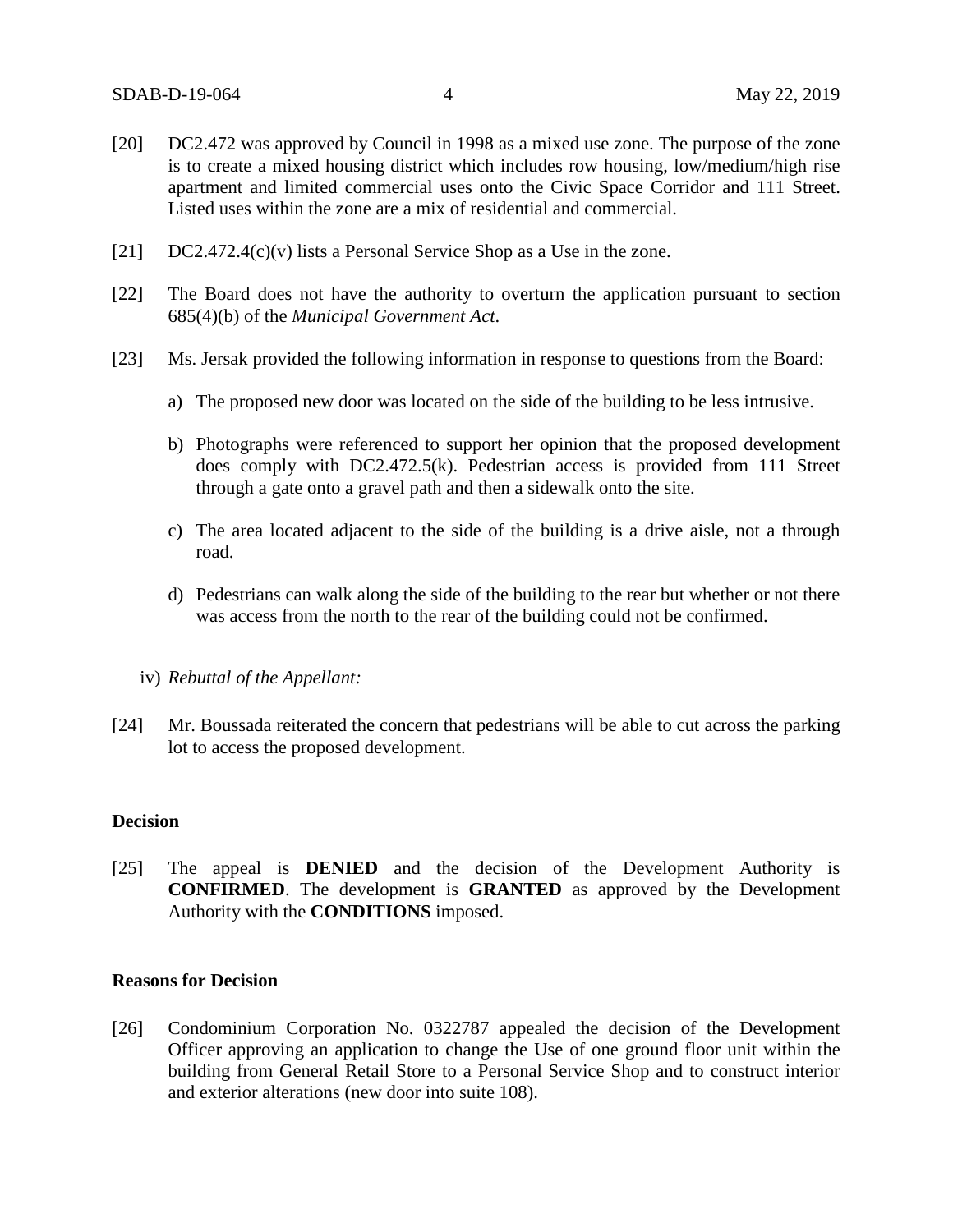- [27] The subject site falls within DC2.472 Site Specific Development Control Provision. Pursuant to DC2.472.4(c)(v) a Personal Service Shop is a listed use in this direct control district.
- [28] The Appellant did not provide oral representations at the hearing but re-affirmed the concerns outlined in the written reasons for appeal which included:
	- a. The complex was built and designed as a residential-only community. Owners purchased units based on the understanding that commercial uses would not be allowed as stated in the Condominium Bylaws.
	- b. The addition of a door on the side of the building which is in close proximity to a roadway creates a safety hazard for pedestrians and vehicles in the area.
	- c. The proposed business (beauty salon) will use chemicals in much higher concentrations than normally seen in a residential complex which may have adverse effects on the health of residents especially those with underlying medical conditions.
	- d. Additional traffic will be problematic and potentially dangerous.
	- e. Visitor parking for the complex is already at a premium and there are no extra parking stalls beyond what is required for visitors.
	- f. There is little to prevent the owner/developer, once established and invested, from changing to a different type of business which may be less desirable.
	- g. Should this permit be approved there is a risk that similar applications could be made.
	- h. Neither the developer nor the business owner consulted with the property owners.
- [29] The Board also received 13 online responses from affected property owners in opposition to the proposed development which echoed the concerns raised by the Appellant. Six property owners attended the hearing to oppose the proposed development.
- [30] Section 685(4)(b) of the *Municipal Government Act* states that:

Despite subsections  $(1)$ ,  $(2)$ , and  $(3)$ , if a decision with respect to a development permit application in respect of a direct control district is made by a development authority, the appeal is limited to whether the development authority followed the directions of council, and if the subdivision and development appeal board finds that the development authority did not follow the directions it may, in accordance with the directions, substitute its decision for the development authority's decision.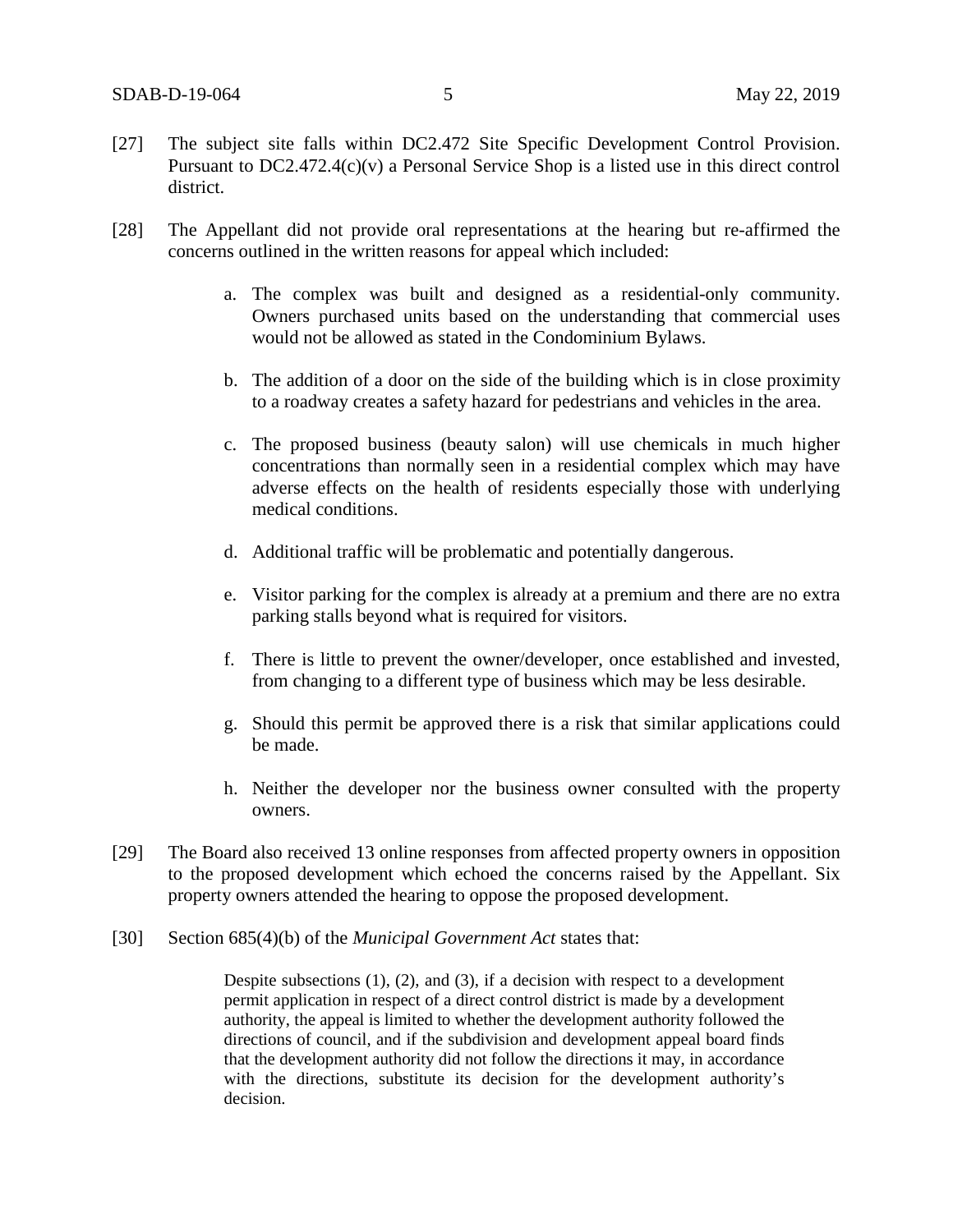- [31] Therefore, the Board first considered whether or not the Development Authority followed the directions of Council by approving this development permit and finds that they were followed.
- [32] The Board first considered DC2.472.1 which states the General Purpose of this direct control district is:

To create a mixed housing district which includes row housing, low/medium/high rise apartment and limited commercial uses onto the Civic Space Corridor and 111 Street. These residential developments will provide an additional residential population within the Downtown and with unique open space corridor create a vibrant downtown community.

- [33] While the parties in opposition argued that the Building was built and designed as residential only, the Board finds that the proposed development is consistent with the General Purpose DC2.472.1 which provides that limited commercial uses will be available onto the Civic Space Corridor and 111 Street. Further, Personal Service Shop is one of the listed Commercial Uses pursuant to DC2.472.4(c)(v).
- [34] After reviewing the development regulations contained in DC2.472, the affected property owners in attendance raised a concern that the proposed development did not comply with DC2.472.5(k) which states:

Commercial uses shall only be established in units facing 111 Street. Commercial uses shall only have pedestrian accesses onto 111 Street.

- [35] The Board finds that DC2.472.5(k) is a mandatory regulation for which a variance cannot be granted. Based on a review of the submitted plans and the photographic evidence provided by all parties, the Board finds that the proposed development complies with DC2.472.5(k) for the following reasons:
	- a. The proposed development is a commercial use specifically listed in DC2.472.4(c)(v).
	- b. The subject unit, unit 108, is located on the ground floor at the northwest corner of the building. It has two external facades, one along the north facing elevation and one along the west facing elevation of the building towards 111 Street. This west facing façade includes the main common entrance that faces onto 111 Street. The Board finds that proposed development satisfies the requirement that it be located in a unit facing 111 Street.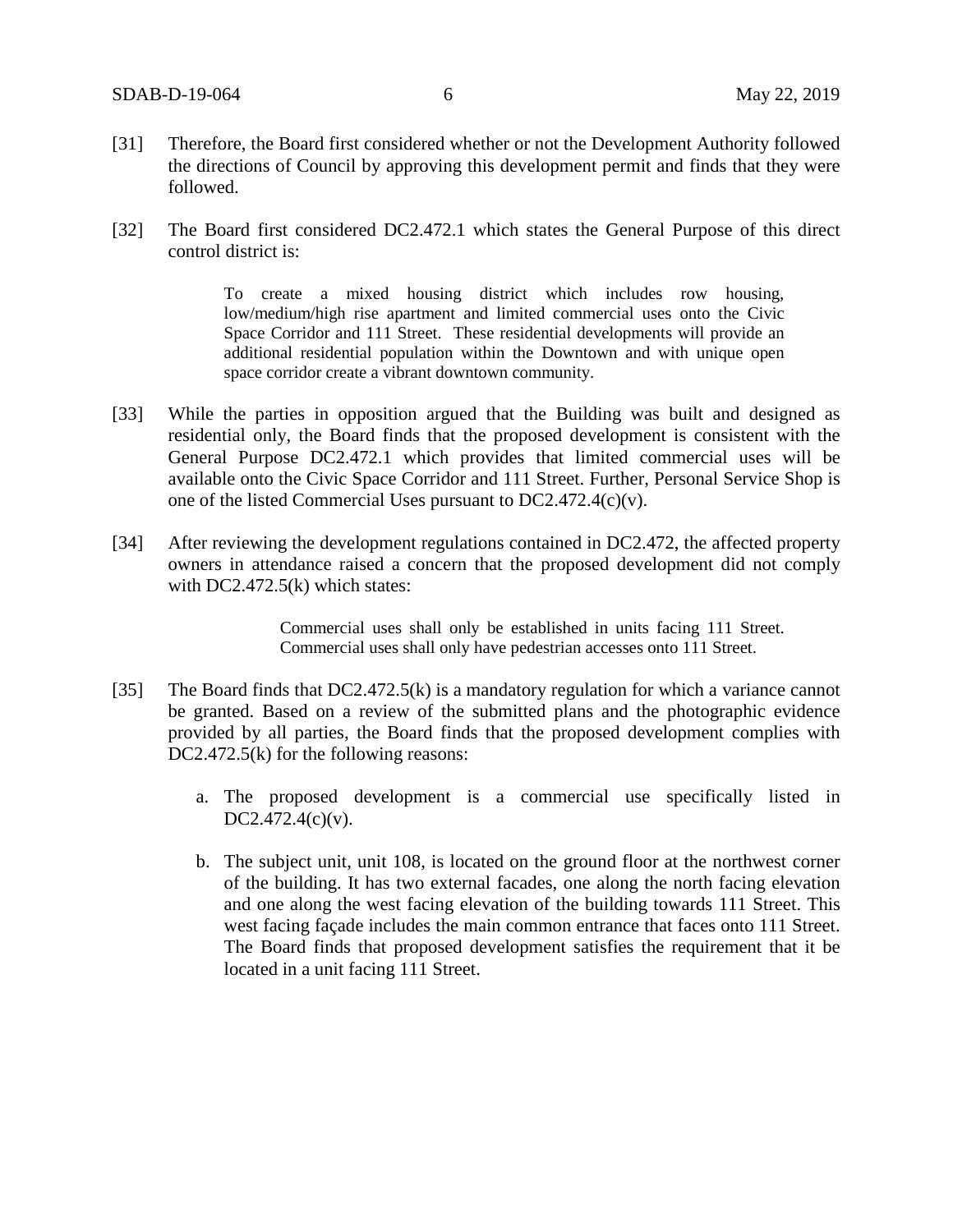- c. The proposed development includes a new exterior entrance that opens to the north, directly onto a pedestrian sidewalk which continues to the west across a small portion of the drive aisle and through a gate onto a sidewalk that leads directly onto 111 Street. The Board notes that DC2.472.5(k) refers to pedestrian access, there is no mention of the entrance to the unit or its orientation. Based on the plans and photos, the Board finds that the proposed development satisfies the requirement that it only has pedestrian accesses onto 111 Street.
- [36] While the opposing parties cited parking concerns, the proposed development complies with development regulations related to parking, no parking space variance is required. The Board finds no failure to follow the directions of Council with respect to parking requirements.
- [37] The approved Development Permit authorizes a Personal Service Shop Use only. Any future change in Use will require a new Development Permit and be subject to the usual review by the Development Officer. The Board is not persuaded that this concern is a reason to deny the appeal.
- [38] Some of the parties in opposition objected to the proposed development due to a lack of consultation. The Board notes that there was no requirement for the applicant or developer to consult with property owners prior to making an application for a development permit. As the proposed development is a listed Use in DC2.472 with no variances, the affected property owners were notified of the issuance of the permit in accordance with section 12.4(1) of the *Bylaw* only because the subject site is designated Direct Control. The Board is not persuaded that lack of consultation is a reason to deny the appeal.
- [39] Many of the other concerns outlined in the Appellant's written reasons for appeal and the letters of opposition deal with issues such as compliance with Condominium Bylaws, Building and Safety Code matters that are addressed in other legal forums and are outside the purview of the Board. These concerns do not relate to the issue of compliance with the directions of Council.
- [40] The Board notes that Development Permits merely confirm compliance with the applicable Zoning Bylaw. Development Permits do not relieve the applicant from the requirements of any other applicable federal, provincial or municipal legislation, the conditions of any caveat, covenant, easement or other instrument, including any the applicable condominium bylaws. In other words, although the Development Permit is issued, the Applicant may be precluded from proceeding with the development for other legal reasons.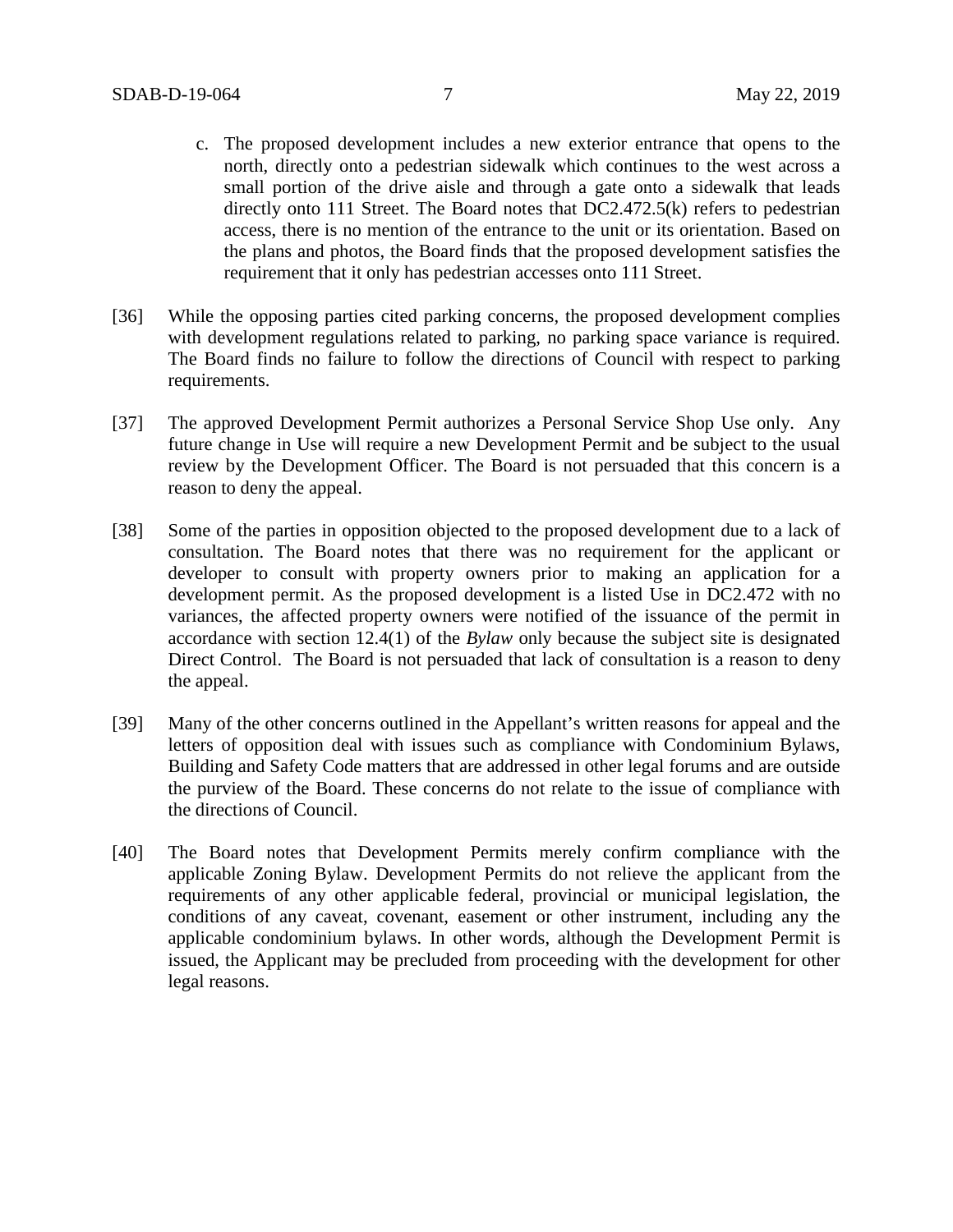[41] For the reasons above, the Board finds that the Development Authority followed the directions of Council in approving this development permit application for a Listed Use, fully compliant will all applicable development regulations. Given this finding, pursuant to section 685(4) of the *Municipal Government Act*, the appeal must be dismissed.

> Ms. K. Cherniawsky, Presiding Officer Subdivision and Development Appeal Board

Board members in attendance: Ms. S. LaPerle, Mr. D. Fleming, Mr. R. Hachigian, Mr. A. Nagy